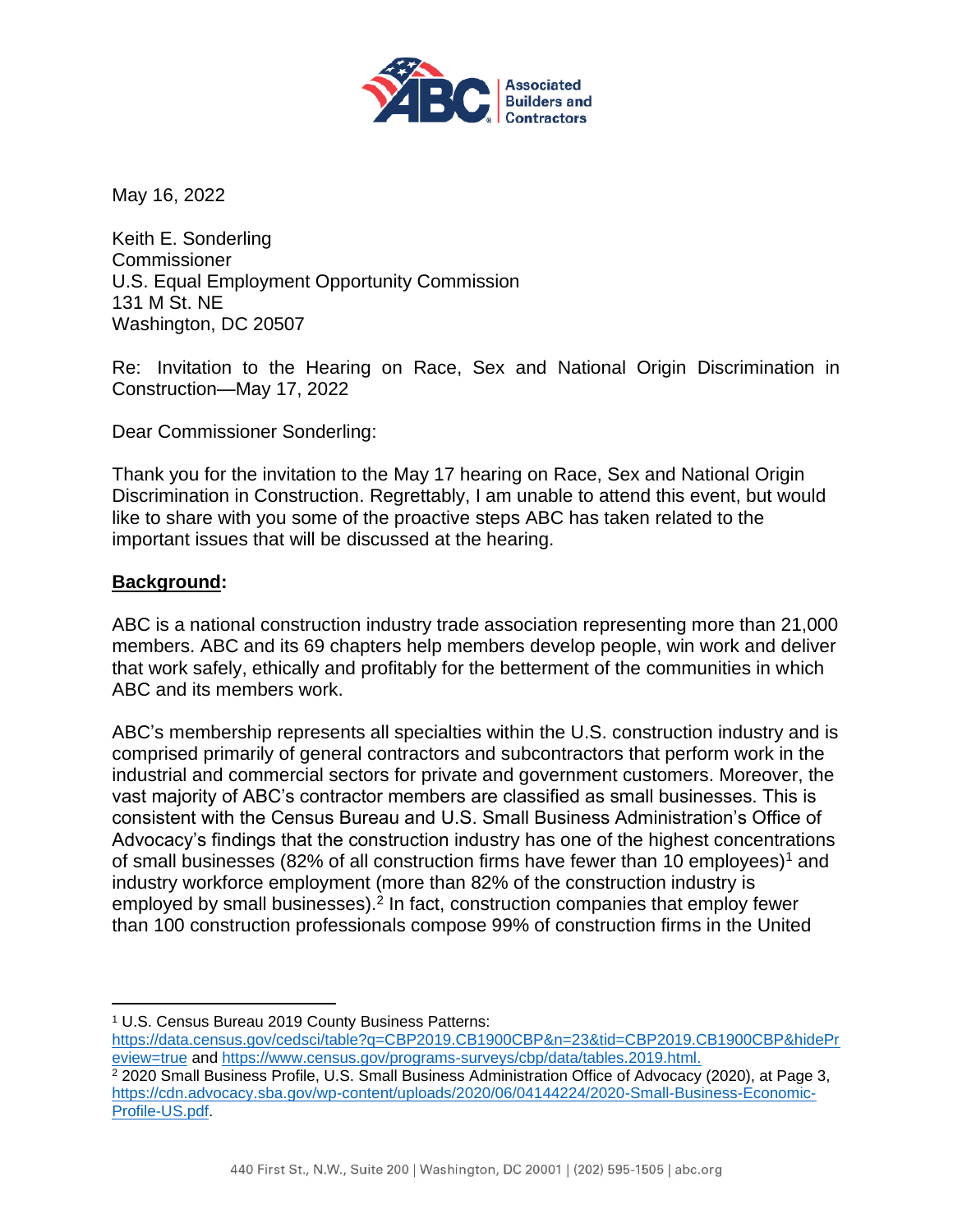States; they build 63% of U.S. construction, by value, and account for 68% of all construction industry employment.<sup>3</sup>

In addition to small businesses that build private and public works projects, ABC also has large member companies that contract directly with federal, state and local governments to successfully build projects subject to government acquisition regulations and subcontract work to qualified small businesses that meet federal, state and local government small business contracting goals.

Our diverse membership is bound by a shared commitment to the merit shop philosophy in the construction industry. The philosophy is based on the principles of nondiscrimination due to labor affiliation and the awarding of construction contracts through open, competitive bidding based on safety, quality and value.

#### **ABC's Proactive Steps To Address Race, Sex and National Origin Discrimination in Construction:**

# *ABC Champions Inclusion, Diversity and Equity in the Construction Industry*

ABC believes that career opportunities in this nation should be created and made available to all people.

We believe in creating—and championing—conditions where individuals and organizations are limited only by their own potential and desire. This is the driving force behind the merit shop philosophy and ABC's inclusion, diversity and equity initiatives. With the founding principles of fair and open competition as the foundation, ABC's IDE initiatives are focused on bettering the individual, the industry and the nation. ABC values inclusion, diversity and equity as an empowering competitive advantage.

The barriers to entry into the construction industry are minimal. The opportunities to grow, earn new credentials and move up through leadership are exceptional. Construction is among the few industries where someone can become an apprentice or trainee, earn a paycheck while training for their career and receive a portable, industry recognized credential that will further their career.

The construction industry is full of opportunities for recent high school and college graduates, people interested in changing careers or a second chance at the American dream. Construction provides opportunities for a well-paying, fulfilling career, not just a job.

<sup>3</sup> U.S. Census County Business Patterns by Legal Form of Organization and Employment Size Class for the U.S., States, and Selected Geographies: 2019, Available at [https://thetruthaboutplas.com/wp](https://thetruthaboutplas.com/wp-content/uploads/2021/07/Construction-firm-size-by-employment-2019-County-Business-Patterns-Updated-071321.xlsx)[content/uploads/2021/07/Construction-firm-size-by-employment-2019-County-Business-Patterns-](https://thetruthaboutplas.com/wp-content/uploads/2021/07/Construction-firm-size-by-employment-2019-County-Business-Patterns-Updated-071321.xlsx)[Updated-071321.xlsx.](https://thetruthaboutplas.com/wp-content/uploads/2021/07/Construction-firm-size-by-employment-2019-County-Business-Patterns-Updated-071321.xlsx)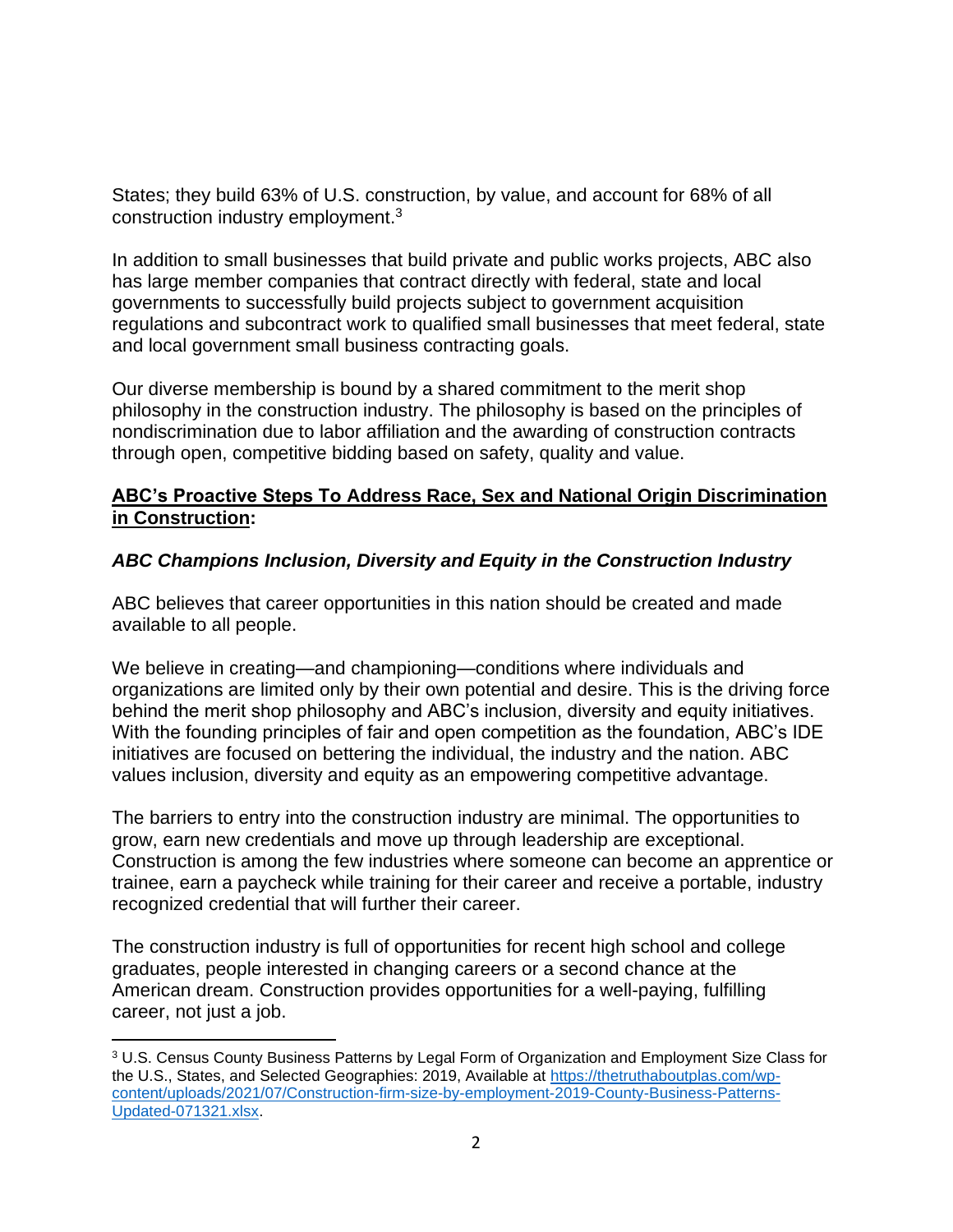ABC and its members are working hard to recruit, educate and upskill the nation's future construction workforce. ABC estimates that the construction industry needs to hire an additional [650,000 workers](https://abc.org/News-Media/News-Releases/entryid/19255/abc-construction-industry-faces-workforce-shortage-of-650-000-in-2022) in 2022 alone. ABC has a network of more than 800 apprenticeship, craft, safety and management education programs—including more than 300 government-registered apprenticeship programs—across 20 different occupations.

ABC contractor members invested \$1.6 billion on workforce education in 2021, providing craft, leadership and safety education to more than 1.3 million course attendees to advance their careers in commercial and industrial construction, according to the [2022 ABC Workforce Development Survey.](https://www.abc.org/Portals/1/NewsMedia/ABC%202022%20Workforce%20Development%20Survey%20-%20FINAL.pdf?ver=2022-04-29-155354-377)

The Workforce Development Survey also found that diversity is an important and growing factor at member companies: Women in management/supervisory roles increased to 19% in 2021 from 17% in 2020, and women in craft/trade roles increased from 14% to 15% year over year; more than half of respondents in the survey said they employ reentering citizens; and Hispanics and Latinos made up over 20% of trade course attendees last year.

To increase the pool of available workforce, ABC is continuing to identify, create and develop entry points into the industry. ABC chapters have 291 entry-point programs in place around the country that welcome individuals from all walks of life to begin a career in construction: reentering citizens; students in K-12 schools, community colleges and universities; active military and veterans; second-career seekers, faith-based organizations; charities; workforce boards; and more.

ABC's diversity outreach is led by the association's Inclusion, Diversity and Equity Committee, which was established in 1999 as a key component of ABC's value proposition to develop people, win work and deliver work safely, ethically and profitably for the betterment of the communities in which they work.

Through the annual Inclusion, Diversity and Equity Summit, Diversity Resource Groups and the National Inclusion, Diversity and Equity Excellence Awards, ABC provides education and supports and recognizes success in achieving a diverse construction workforce.

#### *Inclusion, Diversity and Equity Summit*

ABC's [annual Inclusion, Diversity and Equity Summit](https://legislative.abc.org/Program-Content/Inclusion-Diversity-and-Equity-Summit) is a gathering of industry leaders and key stakeholders who understand the value of diversity in construction and whose goal is to help promote the association's mission within diverse groups.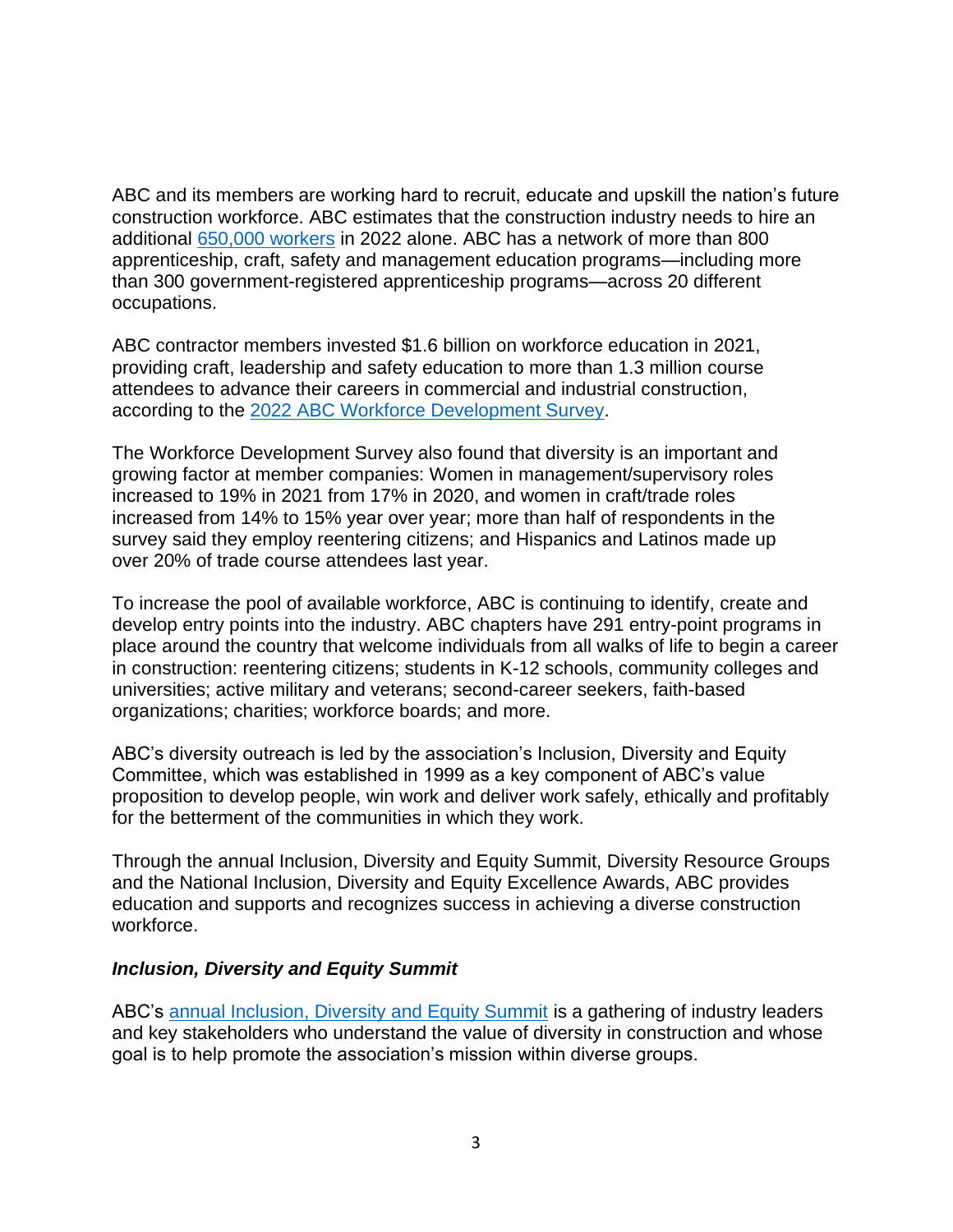# *ABC National Inclusion, Diversity and Equity Excellence Awards*

The National Inclusion, Diversity and Equity Excellence Awards honor members that display exemplary inclusion, diversity and equity leadership in their company, workforce, supply chain and community with best-in-class recruitment policies, retention practices and training and mentoring programs.

# *ABC's Diversity Resource Groups*

Diversity resource groups are voluntary associations of ABC members who have common interests, which may center on race, ethnicity, gender, etc., and commit to mentoring, developing and networking with diverse communities.

These groups play a vital role in articulating, promoting and supporting the needs and goals of Blacks, Asian Americans and Pacific Islanders, Hispanics and Latinos, the LGBTQ+ community, Native Americans, people with disabilities, veterans and women in construction.

The DRGs also solicit input on how ABC can deliver more value to membership, provide suggestions for the Inclusion, Diversity and Equity Summit, promote the ABC National Diversity Excellence Awards and recruit new diverse firms.

#### *ABC's Inclusion, Diversity and Equity Initiative Grant*

ABC has established a \$100,000 matching grant fund to assist chapters in their efforts to develop long-lasting chapter inclusion, diversity and equity programs that support the strategic initiatives of both the chapter and ABC National.

The Chapter Inclusion, Diversity and Equity Initiative Grant recognizes and honors chapter-based inclusion, diversity and equity programs. The primary purpose of the grant is to build the capacity of the local chapter to increase the diversity of the chapter's membership to reflect the diversity of the construction industry; provide education to minorities, women, veterans, members with disabilities and LGBTQ+ construction firms to increase their ability to be competitive in an environment of fair and open competition; and/or attract more diverse groups into the construction workforce.

To date, ABC has awarded over \$40,000 in matching grant funds to chapters to advance their efforts in providing education, workforce development and membership opportunities to minorities, women, veterans, people with disabilities and LGBTQ+ construction firms.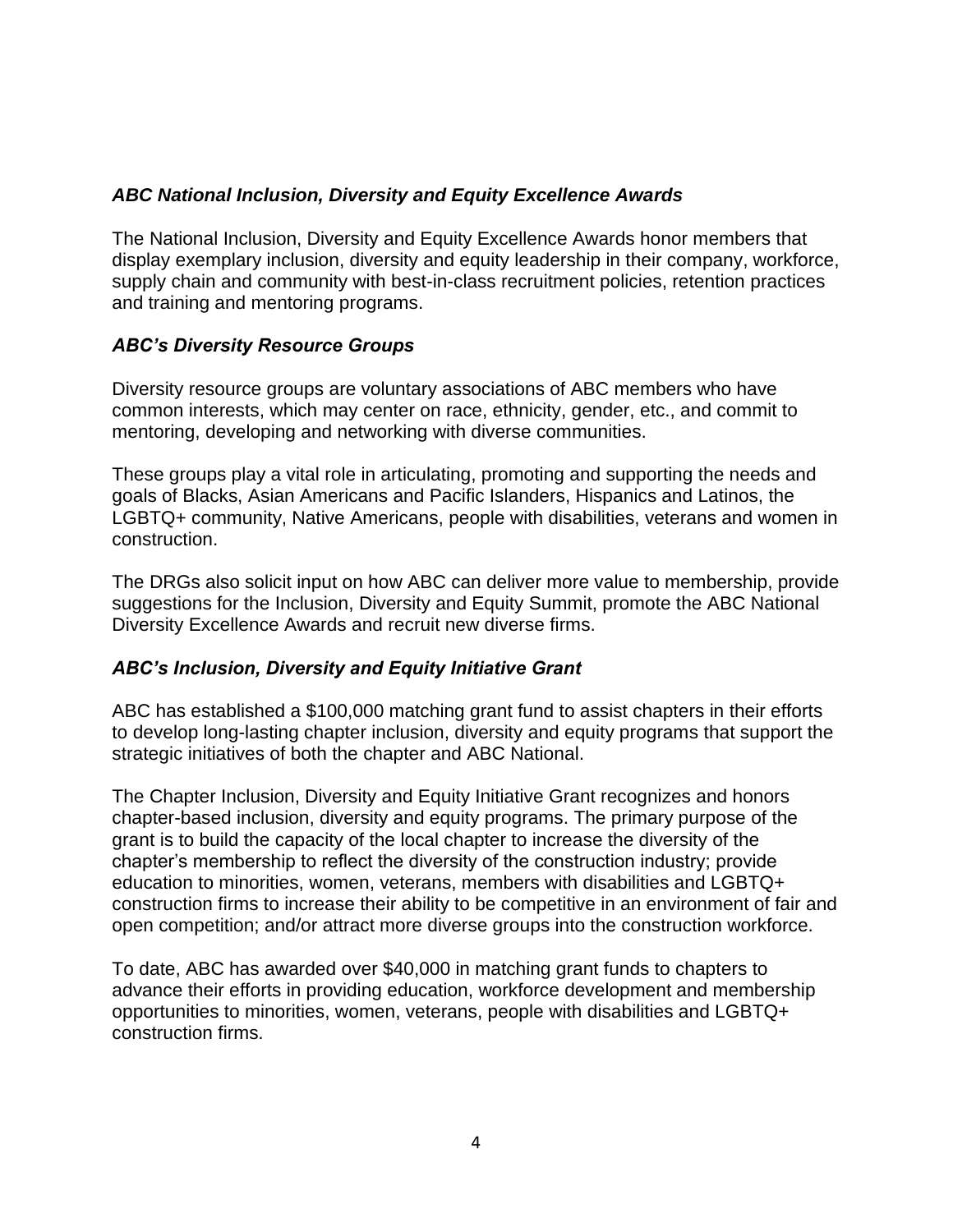### *Construction Inclusion Week*

Founded by ABC members, Construction Inclusion Week harnesses the collective power of the construction industry to build awareness regarding the need to improve diversity, equity and inclusion in the industry.

To support the observance, ABC serves as an industry affiliate partner, hosting webinars and promoting additional best practices for inclusion, diversity and equity to its 21,000 member companies.

Construction Inclusion Week is an invitation to every member of the more than 7.5 million-strong construction workforce to unite to advance inclusion, diversity and equity. Work environments must be free of harassment, hate and bigotry of any kind. Achieving an inclusive, equitable and culturally competent workforce that is welcoming to all people is the essence of the merit shop philosophy, and ABC is proud to be an integral part of this important week.

The second annual Construction Inclusion Week will take place Oct. 17-21, 2022.

#### *Contractor Bonding Education & Mentoring Program*

In January 2022, ABC joined the Surety & Fidelity Association of America and the National Association of Surety Bond Producers in launching the Contractor Bonding Education & Mentoring Program, which supports the development of new and emerging minority and disadvantaged contractors. This free program helps small, new, emerging, minority-owned and other disadvantaged contractors learn how to qualify for critical construction surety bonds, thereby expanding their business opportunities and providing the services and benefits of these bonds.

The Contractor Bonding Education & Mentoring Program includes eLearning modules and a mentoring program with industry professionals who can provide practical advice and recommendations to help the mentee in their efforts to achieve bonding.

#### *ABC Chapter Programs*

ABC chapters have many programs to attract women and minority job-seekers to careers in construction, such as ABC Illinois' [Community Builders,](https://www.mycommunitybuilders.org/home) ABC Greater Baltimore's [Project JumpStart,](http://projectjumpstarttraining.org/) ABC Alabama's [PowerUp: It's a Mother-Daughter Thing](https://www.poweruploud.org/) partnership and ABC Keystone's [All 'Bout Construction \(ABC\) Girls Camp.](https://www.abc.org/News-Media/Newsline/entryid/18826/abc-keystone-chapter-teaches-young-girls-about-industry-at-construction-summer-camp)

Community Builders was created in 2017 after the Illinois Chapter received a grant from the Illinois Department of Employment Security to help fill the shortage of skilled craft professionals. It offers apprenticeship training to underserved communities and those